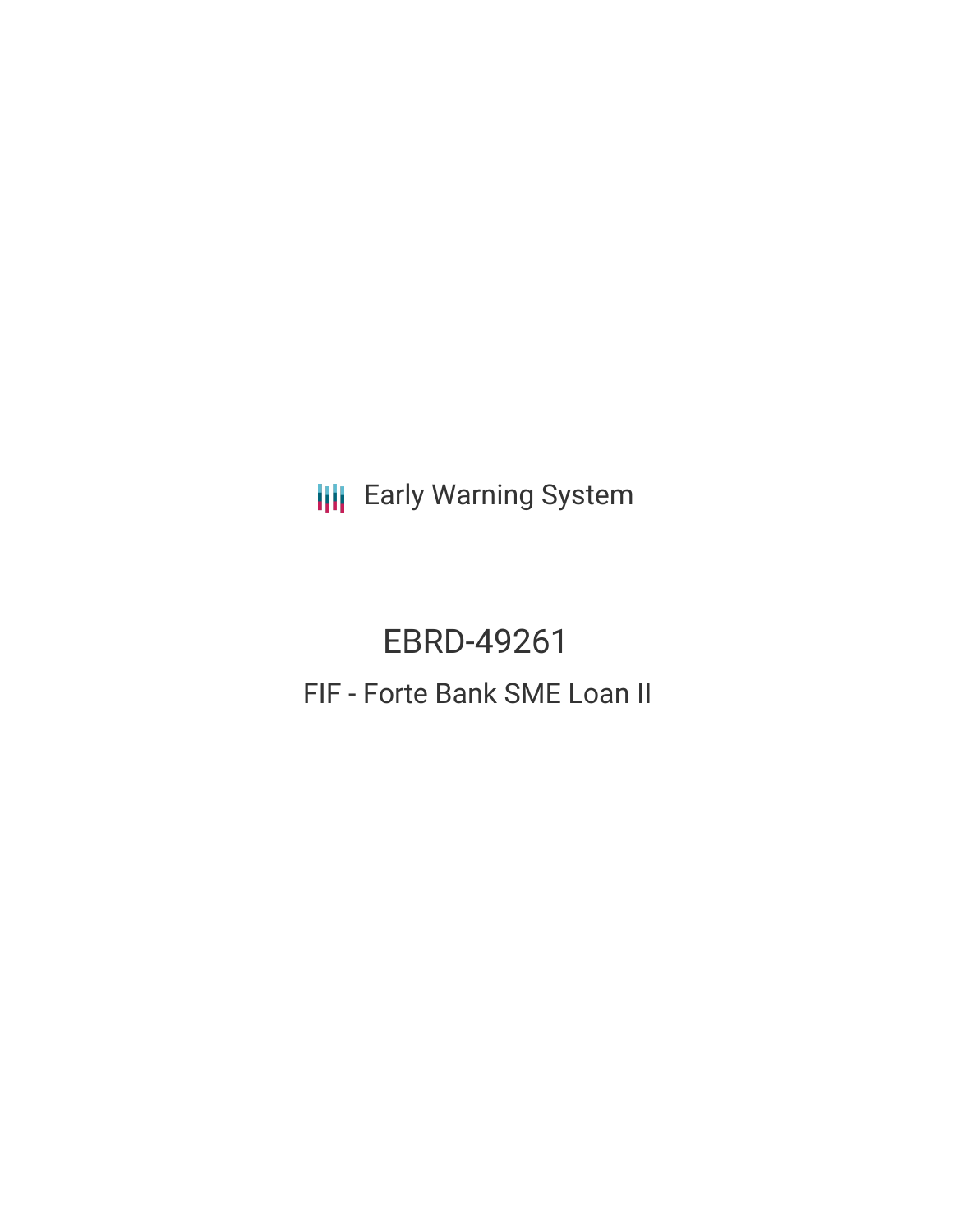

## **Quick Facts**

| <b>Countries</b>               | Kazakhstan                                              |
|--------------------------------|---------------------------------------------------------|
| <b>Financial Institutions</b>  | European Bank for Reconstruction and Development (EBRD) |
| <b>Status</b>                  | Proposed                                                |
| <b>Bank Risk Rating</b>        | FI                                                      |
| <b>Voting Date</b>             | 2017-11-29                                              |
| <b>Borrower</b>                | ForteBank JSC                                           |
| <b>Sectors</b>                 | Finance                                                 |
| <b>Investment Amount (USD)</b> | $$50.00$ million                                        |
| <b>Project Cost (USD)</b>      | \$50.00 million                                         |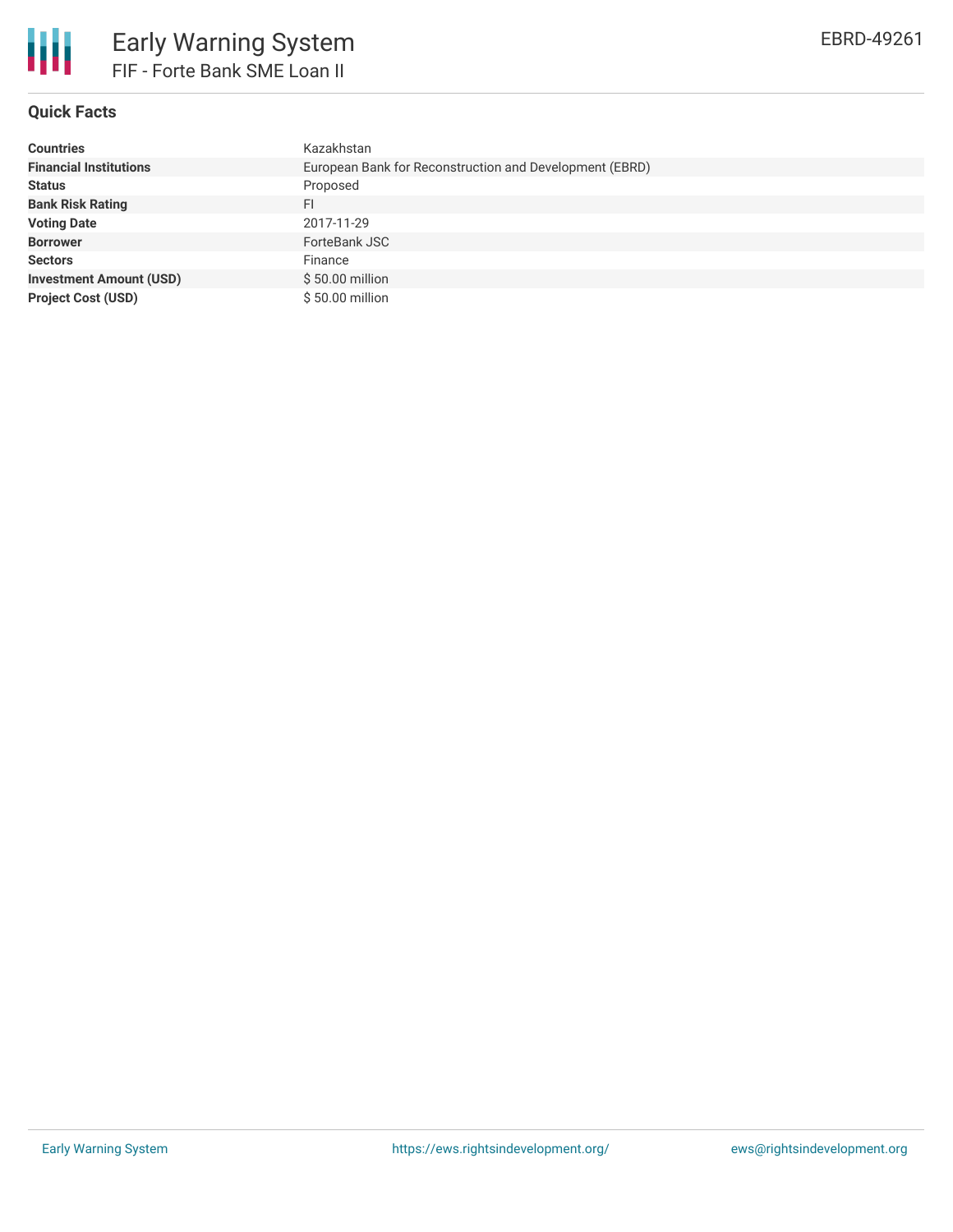

# **Project Description**

This project provides financing to ForteBank JSC for on-lending to eligible private micro, small and medium-sized enterprises in Kazakhstan.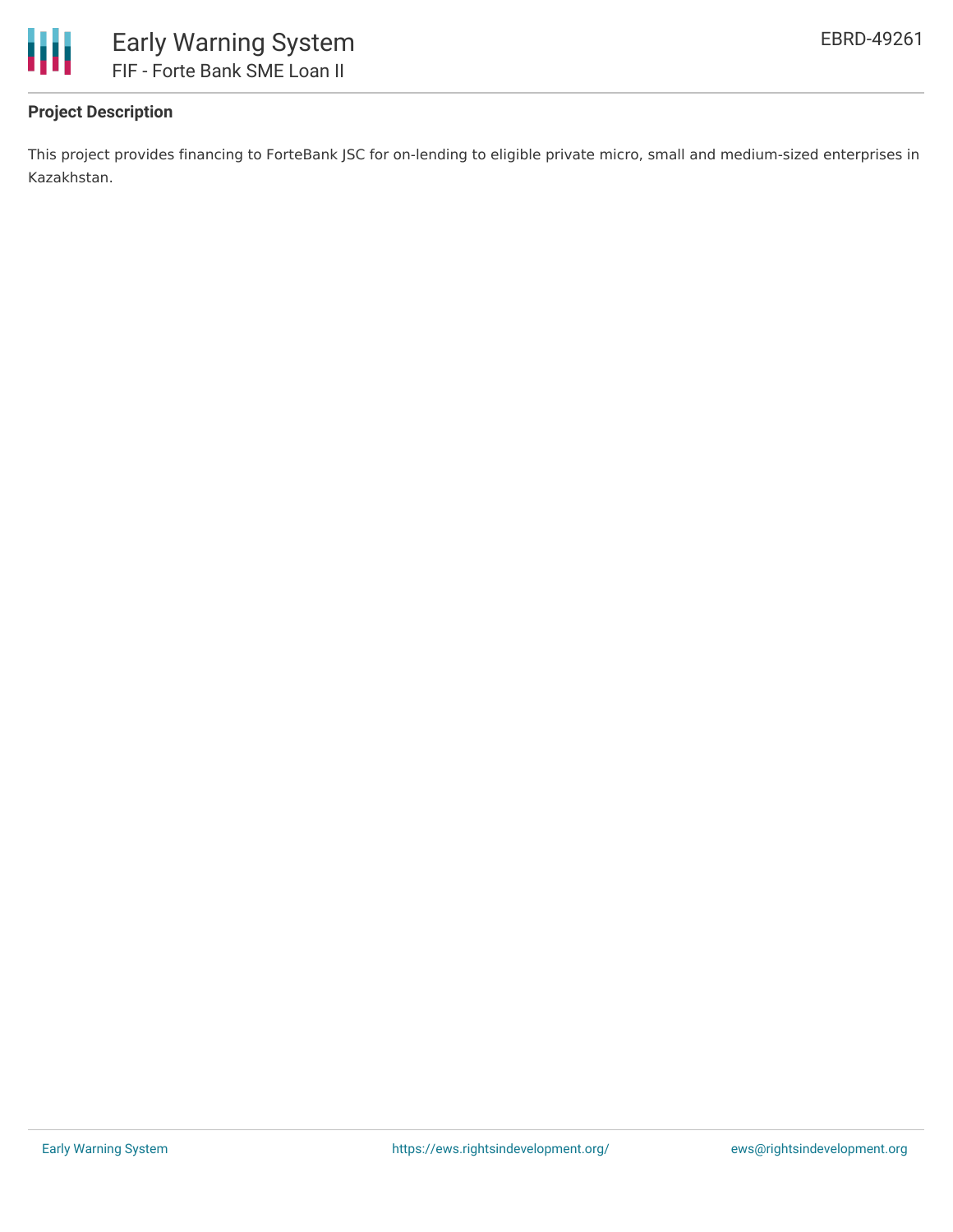

### **Investment Description**

European Bank for Reconstruction and Development (EBRD)